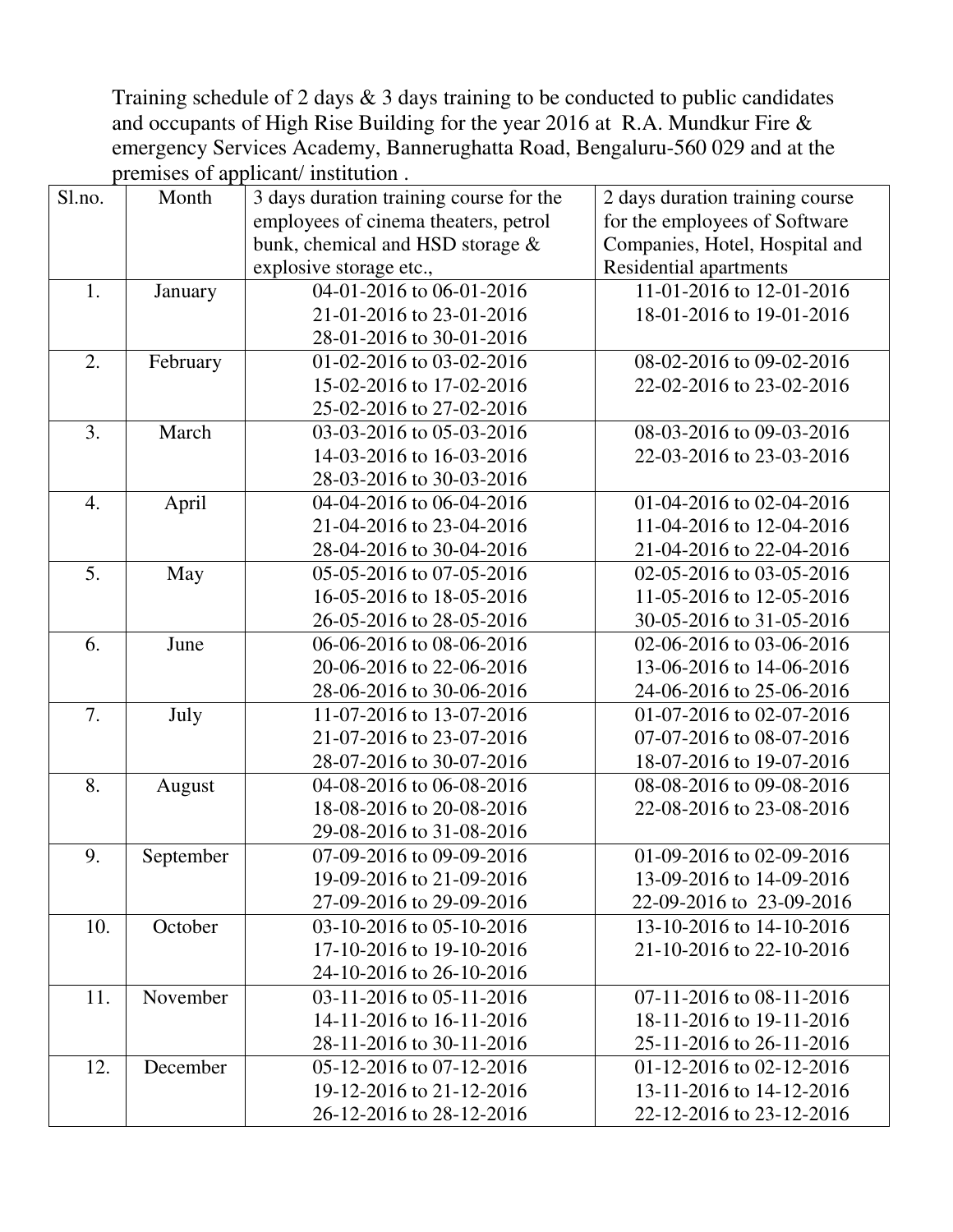## **Eligibility conditions for the admission for 2 days training course.**

- i. Dates for 2 days training classes will be allotted based on request of your application received at Academy, regular training load and availability of Faculty.
- ii. The no. of participant is to Minimum 50 and maximum 100 per batch (minimum 50 participants is mandatory).
- iii. Training fees Rs. 500/- per person shall be paid by cash at the time of admission
- iv. One stamp size photo to be produced at the time of admission.
- v. For conducting training classes, spacious auditorium or classroom with power point facilities like projector to be arranged by yourself, screen and mike are to be arranged before commencement of training.
- vi. 2 days classes will be held from 10am to 5 pm. (with lunch break of one hour)
- vii. Transport facilities should be provided to and fro to training faculty both days from your side.
- viii. List of participants in block letters should to be provided on the first day before the commence of classes.
	- ix. Attendance is mandatory for all 2 days (4sessions)classes. If participant is absent even for one session, certificate will not be issued and the fees paid will not be refunded.
	- x. For any clarification, you may contact the office, phone number :080- 22971519 & 22971515 during office hours.